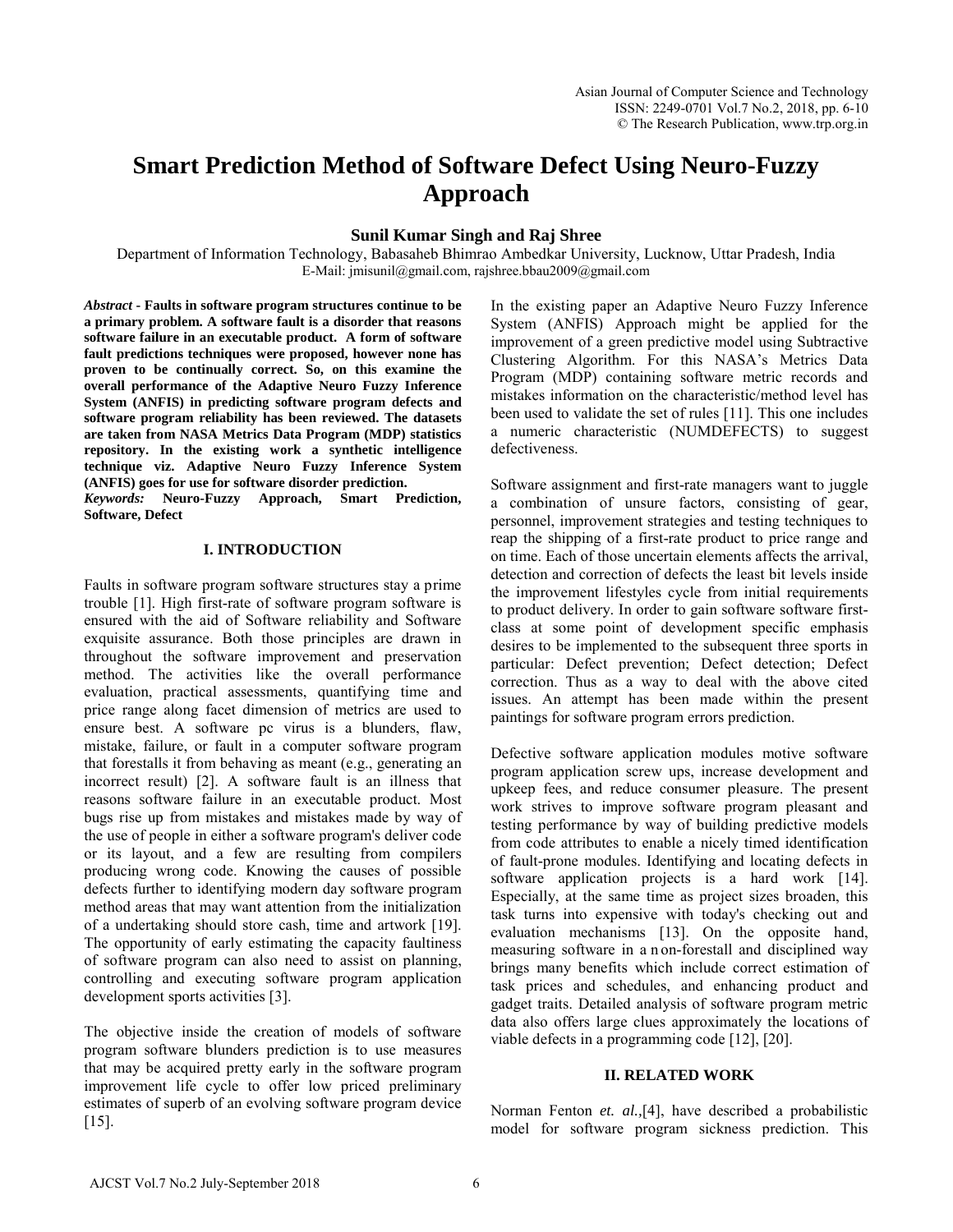version can't best be used for assessing ongoing obligations, however additionally for exploring the viable effects of diverse software machine development sports. If prices may be associated with machine enhancements, and advantages assessed for the predicted improvement in software program program first-rate, then the model may be used to help sound choice making for SPI (Software Process Improvement).

Ahmet Okutan, *et al.,*(2012)[5], proposed a unique approach the use of Bayesian networks to explore the relationships amongst software metrics and illness proneness. We use 9 data units from Promise information repository and display that RFC, LOC, and LOCQ are extra effective on infection proneness.

Mrinal Singh Rawat *et al.,* (2012)[6], diagnosed causative factors which in flip suggest the treatments to enhance software program first-rate and productiveness. The paper also showcases on how the several defect prediction fashions are applied ensuing in reduced significance of defects. They furnished using several gadget mastering techniques for the software program program fault prediction trouble. The unfussiness, ease in version calibration, consumer reputation and prediction accuracy of those superb estimation techniques display its sensible and applicative magnetism. These modeling structures may be used to obtain nicely timed fault predictions for software program additives presently beneath improvement, supplying precious insights into their extraordinary. The software program application exceptional assures crew can then employ the predictions to use available property for acquiring fee effective reliability enhancements.

Supreet Kaur, *et. al.*,(2012)<sup>[7]</sup>, studied the performance of the Density-Based Spatial Clustering of Applications with Noise (DBSCAN) is evaluated for Fault prediction in Java based Object Oriented Software systems and C++ language based totally software program application components.

Xiao-dong Mu *e. al.,*(2012)[8], in their artwork to improve the accuracy of software program software disease prediction, a co evolutionary set of guidelines primarily based on the competitive business enterprise is suggest for software ailment prediction. During this set of guidelines, firstly, opposition mechanism is brought to business enterprise co evolutionary set of rules. Then, 3 evolution operators which may be reduced operator, allied operators and disturbed operators are advanced for evolution of populace. And opposition is taken into consideration for calculate the fitness characteristic. When the set of guidelines carried out into software program contamination prediction, it improves the accuracy of software program application prediction via will increase the variety of population.

N Fenton, *et al.,*(2008)[9], in their paper reviewed the usage of Bayesian networks (BNs) in predicting software program defects and software program reliability. The approach

allows analysts to contain causal technique elements further to combine qualitative and quantitative measures, as a end result overcoming a number of the general limitations of traditional software metrics strategies. Using such 'dynamic discretization' algorithms effects in extensively stepped forward accuracy for defects and reliability prediction kind models.

Jie Xu, *et al.,*(2010)[10], used Several statistical techniques collectively with device studying approach are implemented to verify the effectiveness of software program software metrics. Moreover, a n euro-fuzzy technique is adopted to enhance the accuracy of the estimation version. This procedure is performed primarily based on s tatistics from the ISBSG repository to offer its empirical fee.

Manu Banga, (2013) [11], In his paper, new computational intelligence sequential hybrid architectures regarding Genetic Programming (GP) and Group Method of Data Handling (GMDH) viz. GPGMDH.

# **III. METHODOLOGY**

Adaptive neuro-fuzzy inference device is a fuzzy inference device implemented in the framework of an adaptive neural network [12]. By using a hybrid studying manner, ANFIS can construct an input-output mapping primarily based on each human-knowledge as fuzzy if-then guidelines and approximate club capabilities from the stipulated enteroutput data pairs for neural network schooling. This system of growing a FIS using the framework of adaptive neural community is known as an adaptive neuro fuzzy inference gadget (ANFIS)[12][13]. There are two methods that ANFIS gaining knowledge of employs for updating membership feature parameters: 1) lower back propagation for all parameters (a steepest descent technique), and 2) a hybrid technique which include lower back propagation for the parameters associated with the input membership and least squares estimation for the parameters related to the output membership capabilities [16] - [18]. As a result, the training mistakes decreases, at the least regionally, during the learning manner. It applies the least-squares technique to perceive the consequent parameters that define the coefficients of each output equation inside the Sugeno-kind fuzzy rule base. The schooling system maintains till t he favored variety of training steps (epochs) or the favored root mean rectangular errors (RMSE) among the desired and the generated output is carried out. This examine uses a hybrid studying set of rules, to perceive premise and consequent parameters of first order Takagi-Sugeno type fuzzy gadget for predicting software program errors. Smart Prediction Method of Software Defect Using Neuro-Fuzzy Approach<br>
and (of the combine qualitative and unchuring a mather of the general limitations of the combine qualitative and quantitative eneares further<br>
and the

The algorithm for the work is given below:

- 1. Start MATLAB.
- 2. Load data. For this NASA's Metrics Data Program (MDP) containing software metric data and error data at the function/method level has been used.
- 3. Divide the data into training and testing datasetsusing Matlab commands.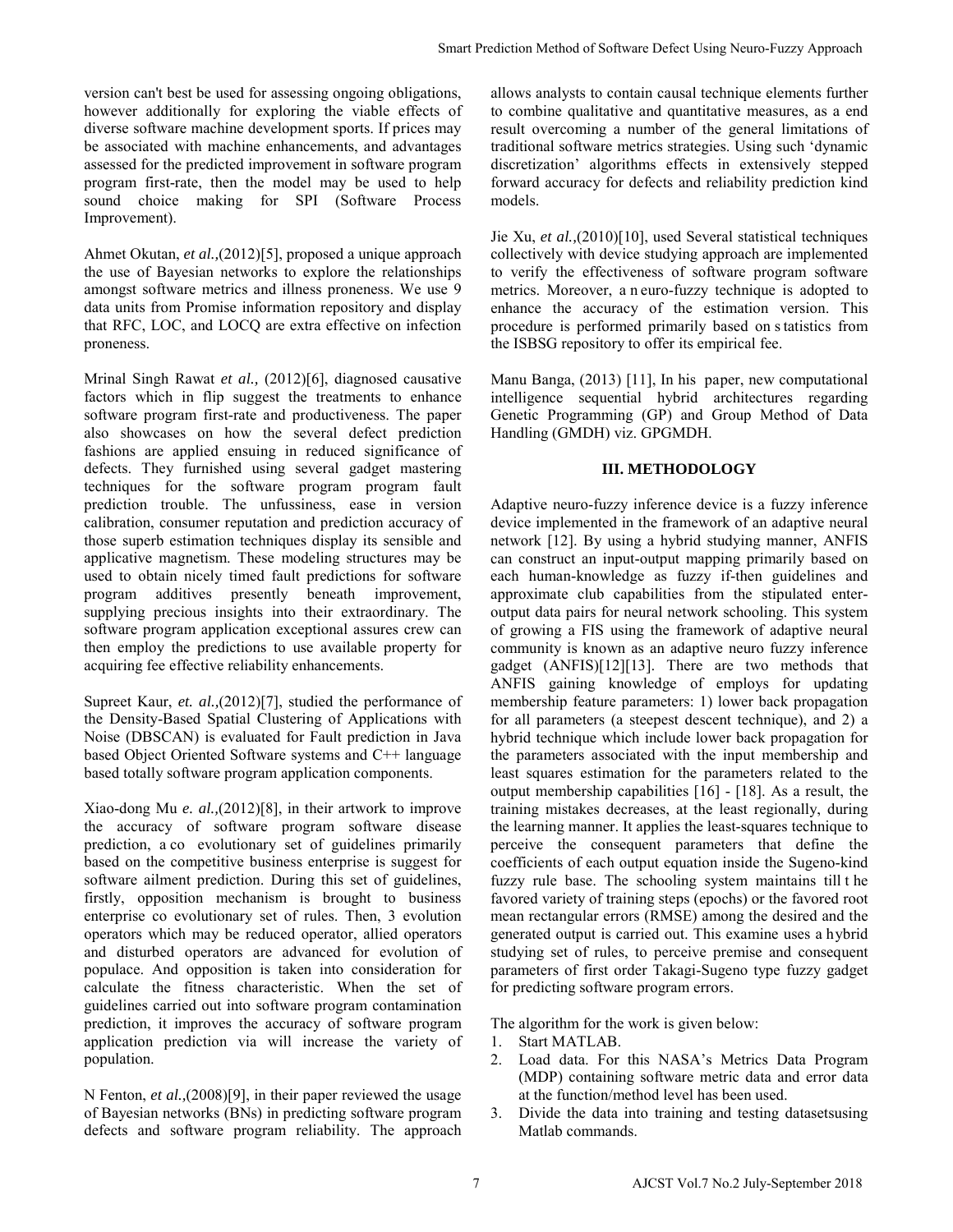- 4. Start ANFIS Editor using commands.
- 5. Load training data into ANFIS editor.
- 6. Generate Fuzzy Inference System (FIS) using Subtractive clustering algorithm.
	- a. Input Selection: Number and type of input / output membership functions.
- 7. ANFIS Training
	- a. Optimization method selection: Error tolerance, no. of epochs.
- 8. ANFIS Testing
	- a. Plot ANFIS output against Observed training and testing data.
- 9. Record the plot of training and testing datasets.
- 10. ANFIS Evaluation based on RMSE i.e. RMSE < RMSE ref ?
- 11. NO, goto step 5 and repeat step 6 to 10, else
- 12. END.

The ANFIS is a fuzzy Sugeno model placed in the framework of adaptive structures to facilitate learning and adaptation. The Sugeno fuzzy version changed into proposed via Takagi & Sugeno that allows you to formalize a systematic technique to generating fuzzy rules from an enter-output information set.

A usual fuzzy rule in a Sugeno fuzzy version has the format IF x is A and y is B THEN  $z = f(x,y)$ , wherein A and B are fuzzy sets within the antecedent;  $z = f(x, y)$  is a crisp feature in the consequent.

Usually  $f(x, y)$  is a polynomial inside the input variables x and y, however it may be any other functions which could accurately describe the output of the device inside the fuzzy place precise by the antecedent of the rule of thumb. If f(x, y) is a first-order polynomial, than model is called as the first-order Sugeno fuzzy version. If f is a consistent, then it is called the zeroorder Sugeno fuzzy model, which can be regarded both as a special case of the Mamdani fuzzy inference gadget, wherein every rule's consequent is designated through a fuzzy singleton, or a u nique case of Tsukamoto's fuzzy model where each rule's consequent is specific via a club feature of a step characteristic centered on the steady. Moreover, a zero order Sugeno fuzzy model is functionally equal to a r adial basis feature community under positive minor constraints [5].

Considering a primary-order Sugeno fuzzy inference machine which incorporates guidelines: Rule 1: IF X is  $A_1$  AND Y is  $B_1$ , THEN  $f_1 = p_1 x + q_1 y + r_1$ Rule 2: IF X is  $A_2$  AND Y is  $B_2$ , THEN  $f_2 = p_2 x + q_2 y + r_2$ .

Figure illustrates graphically the fuzzy reasoning mechanism to derive an output f from a given input vector [x, y]. The firing strengths w1 and w2 are usually obtained as the product of the membership grades in the premise part, and the output f is the weighted average of each rule's output. To facilitate the learning of the Sugeno fuzzy model,

it is convenient to put the fuzzy model into framework of adaptive networks that can compute gradient vectors systematically. The resultant network architecture is ANFIS that is shown in Figure 2, where node within the same layer performs functions of the same type, as detailed below. Here circle indicates a f ixed node, whereas a s quare indicates an adaptive node.







ANFIS model having twenty input variables are trained and tested by ANFIS method and their performances compared and evaluated based on training and testing data. The best fit model structure is determined according to criteria of performance evaluation. The performances of the ANFIS model are shown in Fig.  $3 \& 4$  and their best RMSE values based on radius of influence r=0.75, both for training and testing data are 0.01 and 13.25 respectively (Table I below)*.* 

TABLE I RMSE VALUES FOR DATASETS AFTER USING ANFIS

| Training Data   0.014 |        | 0.0101        | 1.844 |
|-----------------------|--------|---------------|-------|
| <b>Testing Data</b>   | 25.197 | 13.256 31.372 |       |
| Overall Data          | 15.518 | 8.164         | 19.2  |



Fig. 3 RMSE Plot of Training Datasets during ANFIS Training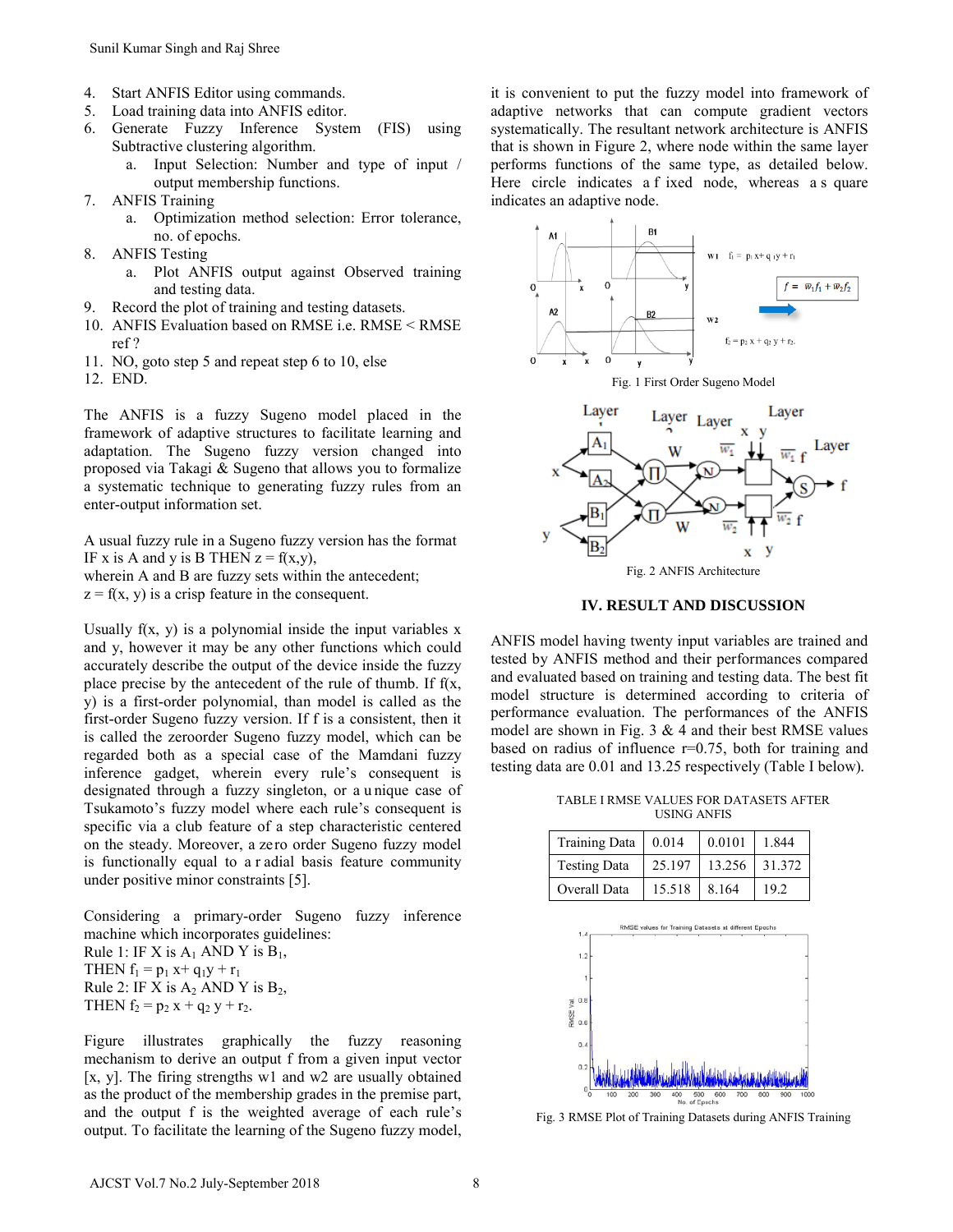| Act. Defect  | Pre. Defect   | 0            | -0.01251398   |
|--------------|---------------|--------------|---------------|
| 23           | 22.9890937    | 1            | 0.991823328   |
| 16           | 15.98918948   | 0            | 0.001242293   |
| 3            | 3.003743258   | 4            | 4.000252911   |
| 19           | 18.98897328   | 9            | 8.984964791   |
| 6            | 6.001008371   | 0            | $-0.00352579$ |
| 3            | 2.99819667    | 0            | 0.000276154   |
| 3            | 2.996777391   | 8            | 7.999837797   |
| 3            | 2.997890354   | 101          | 100.9740268   |
| 4            | 3.990260445   | 0            | $-0.01669314$ |
| 3            | 3.010712475   | 0            | 0.002790826   |
| 5            | 4.998229282   | 0            | $-0.0001285$  |
| 0            | $-0.00010444$ | 0            | -0.00096789   |
| 4            | 3.997512361   | 0            | 0.006739904   |
| 0            | 0.024282289   | 0            | 0.000744705   |
| 0            | -0.00089097   | 0            | -0.00807808   |
| 23           | 22.99145436   | 0            | $-0.00575344$ |
| 20           | 19.99665302   | 0            | $-0.01186826$ |
| $\mathbf{0}$ | $-0.00109047$ | 2            | 1.994642146   |
| 0            | 0.00366517    | 0            | $-0.00845106$ |
| 0            | $-0.0012657$  | 0            | $-0.00584906$ |
| 2            | 2.001206132   | 0            | 3.76E-05      |
| 0            | 0.000810968   | 0            | 0.001169137   |
| $\mathbf{0}$ | $-0.02887525$ | 0            | $-0.00052485$ |
| 0            | $-0.00010768$ | 0            | $-9.01E - 05$ |
| 14           | 13.99297704   | 0            | $-0.00510395$ |
| 8            | 7.999988641   | 0            | 0.0044353     |
| 7            | 7.000460668   | 0            | -0.01761119   |
| 22           | 21.99823083   | 0            | 0.010061132   |
| 5            | 4.996054261   | 0            | 0.031007541   |
| 0            | $-0.00552051$ | 0            | -0.04604462   |
| 0            | 0.00107111    | 7            | 7.000149208   |
| 4            | 3.984978301   | 0            | $-0.00170446$ |
| 4            | 3.976680944   | $\mathbf{0}$ | $-1.43E-05$   |
| 0            | $-0.00311922$ | 42           | 41.97857439   |
| 0            | $-0.00032679$ | 24           | 23.99989789   |
| 0            | $-0.00068376$ | 17           | 16.99907937   |
| $\mathbf{0}$ | 0.012474512   | 8            | 7.999107988   |
| 0            | $-3.14E - 05$ | 4            | 4.00324772    |
| 0            | 0.013382224   | 6            | 5.999952047   |
| 4            | 3.996189869   | 3            | 3.000162951   |
| 0            | 0.000201082   | 17           | 16.99814297   |
| 2            | 1.999998524   | 9            | 9.000538086   |
| 0            | 0.000460854   | 0            | 0.000111185   |
| 7            | 7.001433515   | 0            | 0.000732842   |
|              |               | 32           | 31.9974817    |

| TABLE II SUMMERISED RESULTS OF ACTUAL AND PREDICTED. |
|------------------------------------------------------|
| DEFECT VALUES FOR TRAINING DATASETS                  |

A comparative chart of both observed and predicted (ANFIS\_Output) software defect values for training and testing data are summerised in table II.



Fig. 4 RMSE Plot of Testing Datasets during ANFIS Training

# **V. CONCLUSION**

The goal in the production of models of software blunders prediction is to use measures that can be obtained quite early inside the software program development existence cycle to provide reasonable initial estimates of pleasant of an evolving software program device. For this use of artificial intelligence technique, viz. ANFIS for the development of software program defect prediction version is a v ery suitable technique due to the fact predicting the faulty modules in a software device prior to challenge deployment is a totally essential hobby, since it le ads to a lower inside the total price of the challenge and an growth in universal mission fulfillment fee. Defect prediction will deliver one more chance to the development crew to retest the modules or files for which the defectiveness possibility is excessive. Smart Prediction Method of Software Defect Using Neuro-Fuzzy Approach<br>
ED A comparative thent of both bosovered and predicte<br>
(ANFIS Output) software defect values for training and<br>  $\frac{1}{2}$  the state summerised in table

#### **REFERENCES**

- [1] Parvinder S. Sandhu, Sunil Khullar, Satpreet Singh, Simranjit K. Bains, Manpreet Kaur and Gurvinder Singh, "A Study on Early Prediction of Fault Proneness in Software Modules using Genetic Algorithm", *World Academy of Science, Engineering and Technology,* 2010, pp. 648-653.
- [2] S. Bibi, G. Tsoumakas, I. Stamelos and I. Vlahavas, "Software Defect Prediction Using Regression via Classification", *IEEE International Conference on Computer Systems and Applications,* March 8, pp. 330 - 336, 2006.
- [3] Norman Fenton, Paul Krause and Martin Neil, "A Probabilistic Model for Software Defect Prediction", *IEEE Transactions in Software Engineering.*
- [4] Ahmet Okutan and Olcay Taner Yıldız, "Software defect prediction using Bayesian networks", *Empir Software Eng* (2014) 19:154–181 © Springer Science+Business Media, LLC, 2012.
- [5] Mrinal Singh Rawat and Sanjay Kumar Dubey, "Software Defect Prediction Models for Quality Improvement: A Literature Study", *IJCSI International Journal of Computer Science Issues,* Vol. 9, No. 2, Issue 5, 2012, pp. 288-296.
- [6] Supreet Kaur and Dinesh Kumar, "Software Fault Prediction in Object Oriented Software Systems Using Density Based Clustering Approach", *International Journal of Research in Engineering and Technology (IJRET)*, Vol. 1, No. 2 March, 2012, ISSN: 2277-4378.